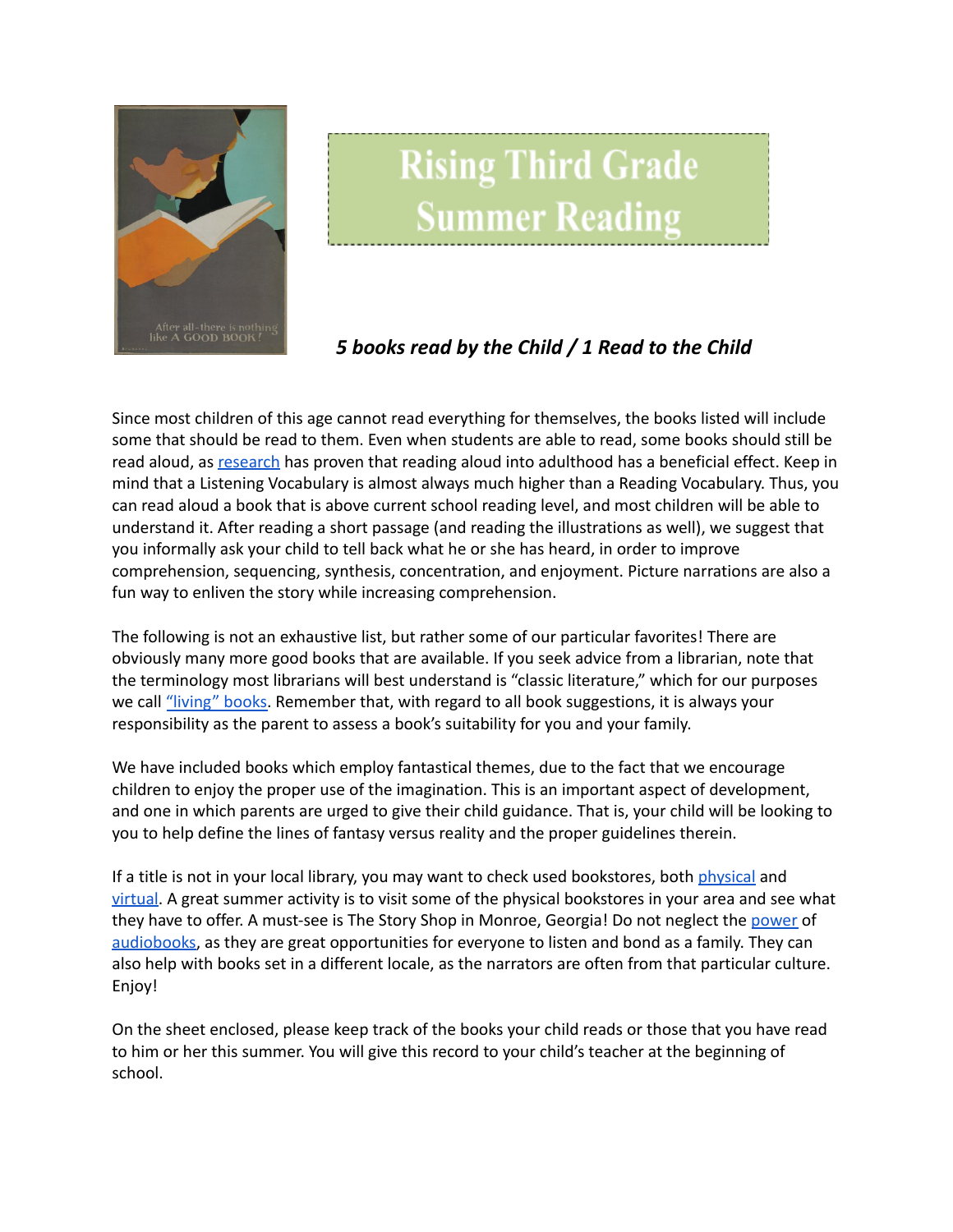

## Summer Reading List for Rising 3rd Grade Students

| Various authors        | <b>Childhood of Famous Americans Series</b>                                |
|------------------------|----------------------------------------------------------------------------|
| Aardema, Verna         | Bringing the Rain to Kapiti Plain and Why Mosquitoes Buzz in People's Ears |
| Anderson, William      | Laura Ingalls Wilder: A Biography                                          |
| Barklem, Jill          | The Big Book of Brambly Hedge                                              |
| Bond, Michael          | A Bear Called Paddington                                                   |
| Brett, Jan             | The Mitten and The Hat (and others)                                        |
| Brink, Carol Ryrie     | Caddie Woodlawn                                                            |
| Bunting, Eve           | <b>Dandelions</b>                                                          |
| <b>Byars/Simont</b>    | My Brother and Ant                                                         |
| Byers, Betsy           | Tornado                                                                    |
| Cari, Mary Jane        | Children of the Covered Wagon                                              |
| Cleary, Beverly        | The Mouse and the Motorcycle, Ramona Quimby, Age 8, Beezus and             |
|                        | Ramona, Henry Huggins, and Ribsy                                           |
| Coer/Bolognese         | Buffalo Bill and the Pony Express, Sadako and the Thousand Paper Cranes    |
| Coles, Robert          | The Story of Ruby Bridges                                                  |
| Collins, Carolyn       | The World of Little House                                                  |
| Dalgliesh, Alice       | The Columbus Story, the Courage of Sarah Noble, America Travels and other  |
|                        | non-fiction titles                                                         |
| DeAngele, marguerite   | Henner's Lydia                                                             |
| DeJong, Meindert       | The Wheel on the School                                                    |
| de Kay, James T.       | <b>Meet Christopher Columbus</b>                                           |
| DePaolo, Tomie         | 26 Fairmont Avenue (and many others)                                       |
| Estes, Eleanor         | The Moffats, The Moffat Museum                                             |
| Flournoy, Valerie      | The Patchwork Quilt, Tanya's Reunion                                       |
| Fritz, Jean            | All titles- historical non-fiction                                         |
| George, Jean Craighead | All Upon a Stone, The Tarantula in my Purse and other non-fiction titles   |
| Gleiter/Thompson       | First Biographies: Booker T. Washington                                    |
| Goldsmith/Habba        | Mark Twain at Work!                                                        |
| Graham, Kenneth        | The Wind in the Willows                                                    |
| Hall, Donald           | Lucy's Christmas                                                           |
| Hopkinson/Fancy        | <b>Pioneer Summer</b>                                                      |
| Haywood, Carolyn       |                                                                            |
|                        | Betsy series of books, Eddie books & others                                |
| Hutchens, Paul         | <b>Sugar Creek Gang Series</b>                                             |
| Hunter, Edith          | Child of the Silent Night                                                  |
| Kipling, Rudyard       | Rikki Tikki Tavi                                                           |
| Krensky/Dodson         | Ben Franklin and His First Kite                                            |
| Larkin/Magnuson        | Helen Keller and the Big Storm                                             |
| Lamorisse, Albert      | The Red Balloon                                                            |